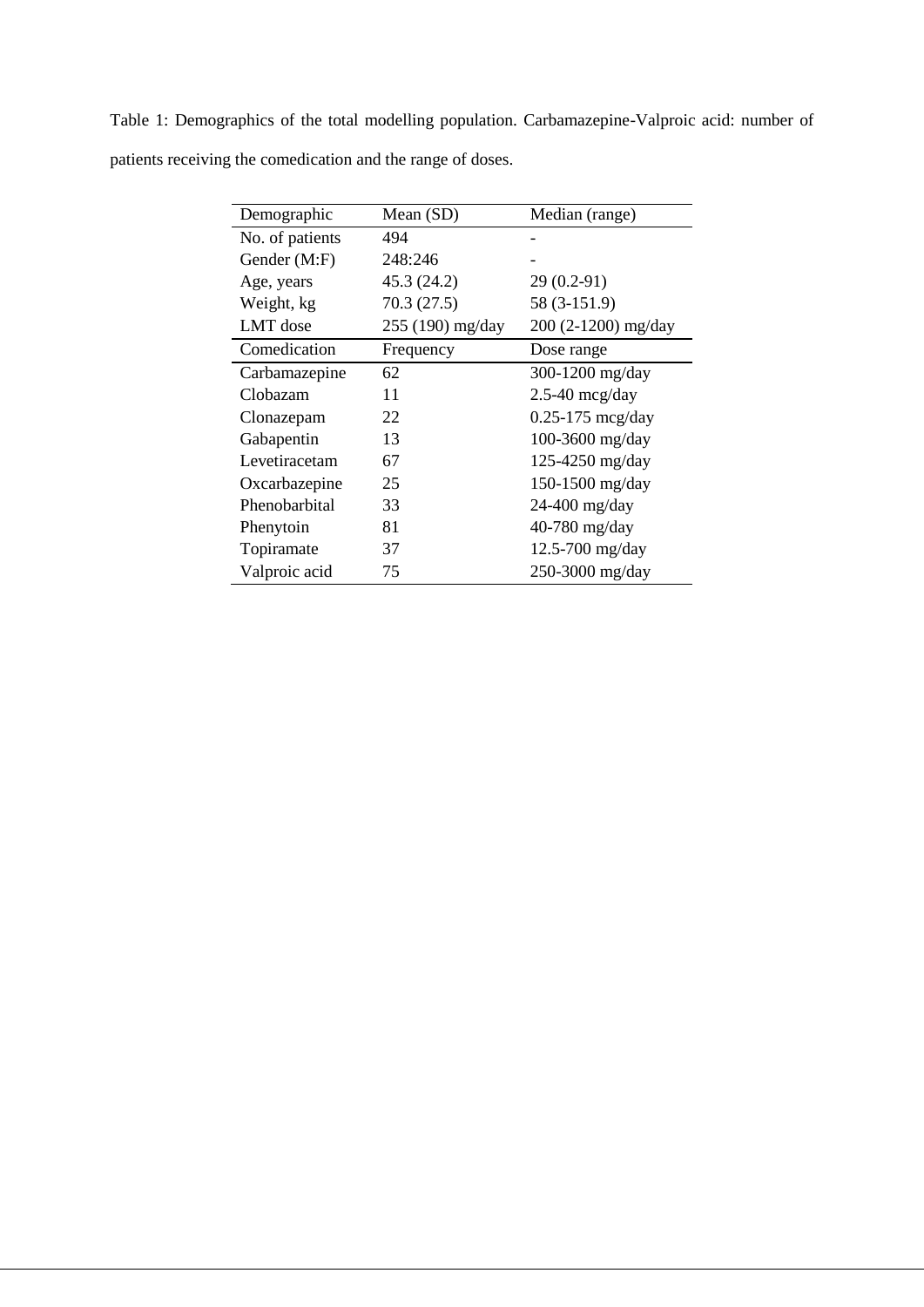Table 2: Weight (WT) calculation functions per age group, and its coefficient of variance (CV%) used in the simulations.

| Population               | Age range        | WT mean                            | WT CV% |
|--------------------------|------------------|------------------------------------|--------|
| Infants and toddlers     | $2-23$ months    | 9.35* $(1+0.0587*SEX)*AGE^{0.356}$ | -18    |
| Children and adolescents | $2 - < 18$ years | $3*AGE+7$                          | 25     |
| <b>Adults</b>            | $18 - 65$ years  | $65+10*SEX$                        | 16     |
| Older adults             | $65 - 91$ years  | $65+10*$ SEX                       | 16     |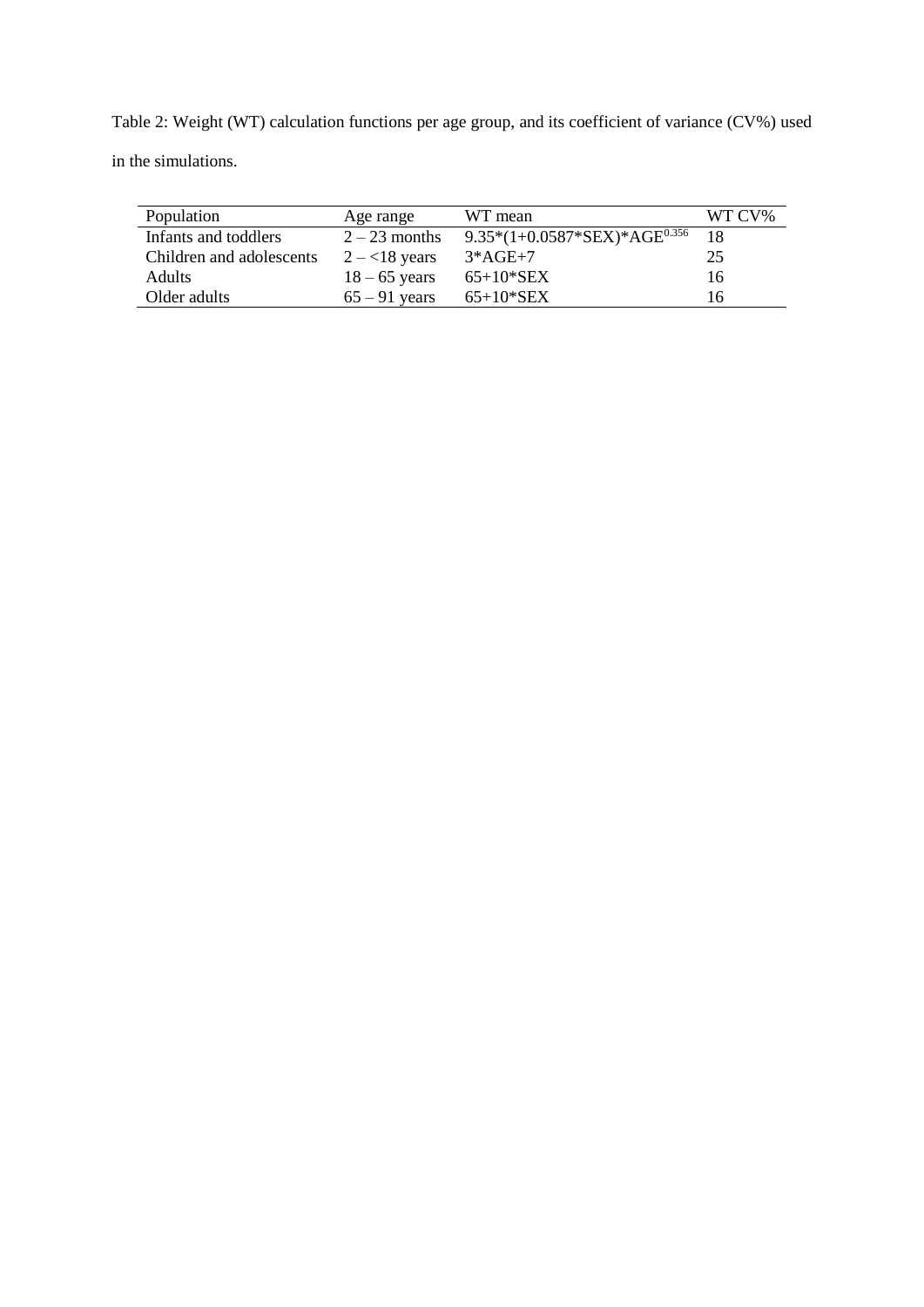Table 3: The final model parameter estimates and corresponding bootstrap results, including the 95% confidence intervals (CI).  $\theta$ : population value;  $\omega^2$ : variance of deviation (η) of individuals from population value  $\theta$ ;  $\sigma^2$ : variance of proportional (prop) and additive (add) residual errors (ε).

| Parameter                  | Value $(95\% \text{ CI})$      | Bootstrap median (95% CI) |
|----------------------------|--------------------------------|---------------------------|
| $\theta_{\rm Ka\,IR}$      | $2.43(1.425 - 3.435)$          | $2.56(1.44 - 3.97)$       |
| $\theta_{\rm Ka\,XR}$      | $0.087(0.073 - 0.101)$         | $0.09(0.07-0.11)$         |
| $\theta_{\rm CL}$          | $2.23(1.985 - 2.475)$          | $2.28(2.01 - 2.53)$       |
| $\theta_{\rm V}$           | $1.97(1.694 - 2.246)$          | $1.92(1.64 - 2.36)$       |
| $\theta_{\rm CBZ}$         | $0.765(0.516 - 1.014)$         | $0.75(0.53 - 1.12)$       |
| $\theta_{\rm PHT}$         | $1.29(1.041 - 1.539)$          | $1.29(1.02 - 1.55)$       |
| $\theta$ vpa               | $-0.474$ $(-0.555 - -0.393)$   | $-0.49(-0.57 - -0.41)$    |
| $\theta_{TM50}$            | 128.5 (76.9-333.3)             | 125 (100-250)             |
| $\theta_{\rm Hill}$        | $-5.66$ ( $-10.736 - -0.584$ ) | $-15.98(-152.94 - 2.75)$  |
| $\theta_{A max}$           | $0.629(0.196 - 1.062)$         | $0.60(0.34 - 1.07)$       |
| $\theta$ Older             | $0.148(0.032 - 0.264)$         | $0.16(0.04 - 0.25)$       |
| $\omega^2$ Ka IR           | $0.609 (-0.536 - 1.754)$       | $0.53(0.0001 - 3.09)$     |
| $\omega^2$ Ka XR           | $0.46 (-0.442 - 0.715)$        | $0.57(0.27-1.18)$         |
| $\omega^2$ <sub>CL</sub>   | $0.274 (-0.263 - 0.811)$       | $0.27(0.22-0.32)$         |
| $\omega^2$ <sub>V</sub>    | $0.626(0.3516 - 0.9004)$       | $0.63(0.31-1.09)$         |
| $\sigma^2$ <sub>prop</sub> | $0.156(0.103 - 0.209)$         | $0.16(0.11-0.20)$         |
| $\sigma^2$ <sub>add</sub>  | $0.236(0.045 - 0.427)$         | $0.23(0.10-0.42)$         |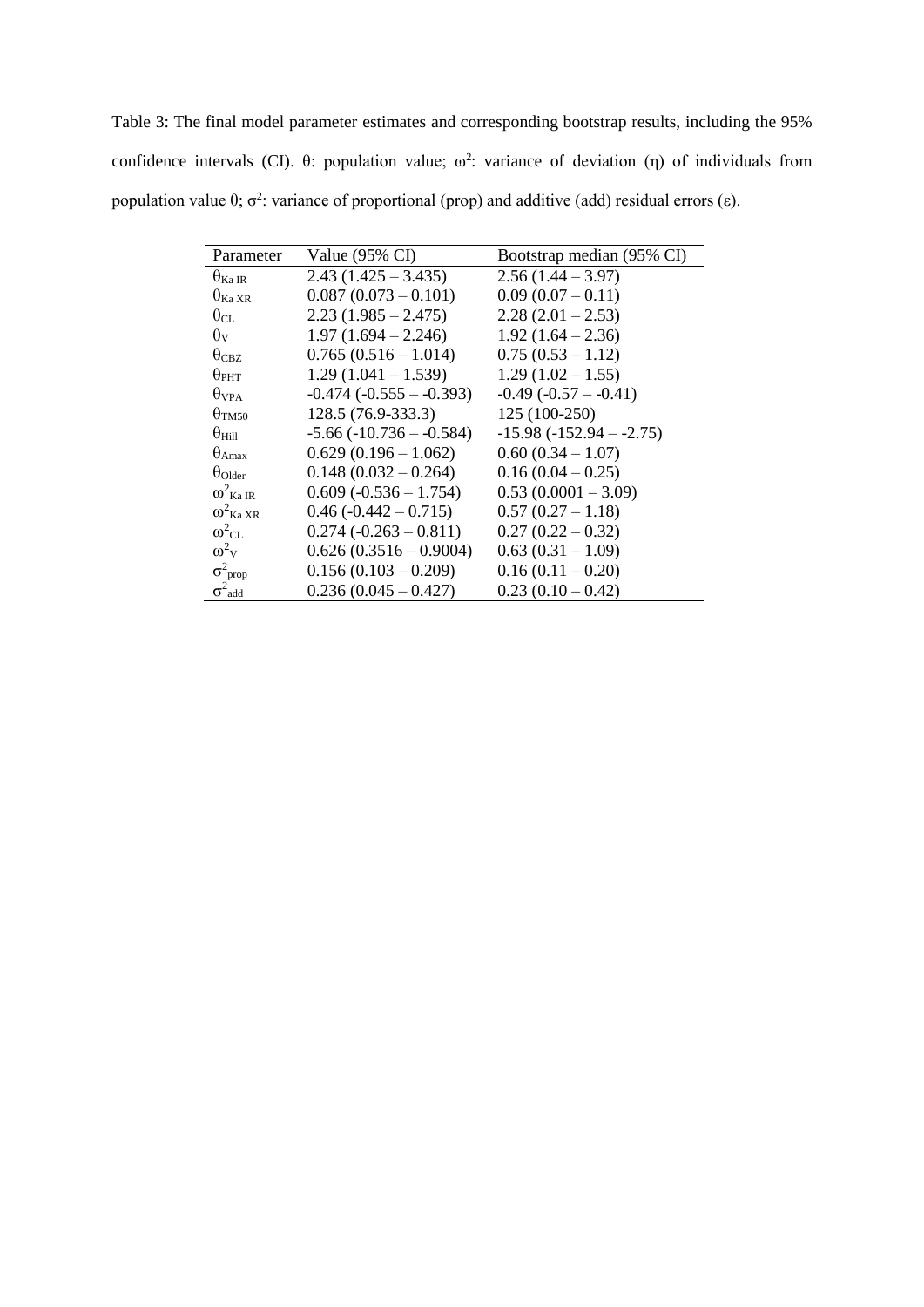Table 4: Optimised dosing levels and predicted steady state concentrations (Css) per age group. Each column summarises the proportion of patients in each group who are exposed above the absolute toxicity level of 20 mg/L, above the therapeutic maximum of 15 mg/L, and below the therapeutic minimum of 2.5 mg/L.

| Population      | Age range       | Dose                               | % $\rm CsS > 20*$ | % $\rm CsS > 15*$ | % $Css < 2.5*$ |
|-----------------|-----------------|------------------------------------|-------------------|-------------------|----------------|
| <b>Infants</b>  | $2 - 6$ months  | $70 \frac{\text{mg}}{\text{day}}$  | 0.49              | 1.9               | 10.6           |
| Toddlers        | $6 - 23$ months | $100 \frac{\text{mg}}{\text{day}}$ | 0.89              | 3.4               | 6.4            |
| Children and    | $>2-18$ years   | $6 \frac{\text{mg}}{\text{kg}}$    | 1.9               | 6.1               | 3.7            |
| adolescents     |                 |                                    |                   |                   |                |
| Adults          | $18 - 65$ years | $350 \frac{\text{mg}}{\text{day}}$ | 2.0               | 6.6               | 3.5            |
| Older adults    | $65 - 91$ years | $300 \frac{\text{mg}}{\text{day}}$ | 2.1               | 6.6               | 3.5            |
| $\mathrm{mg/L}$ |                 |                                    |                   |                   |                |